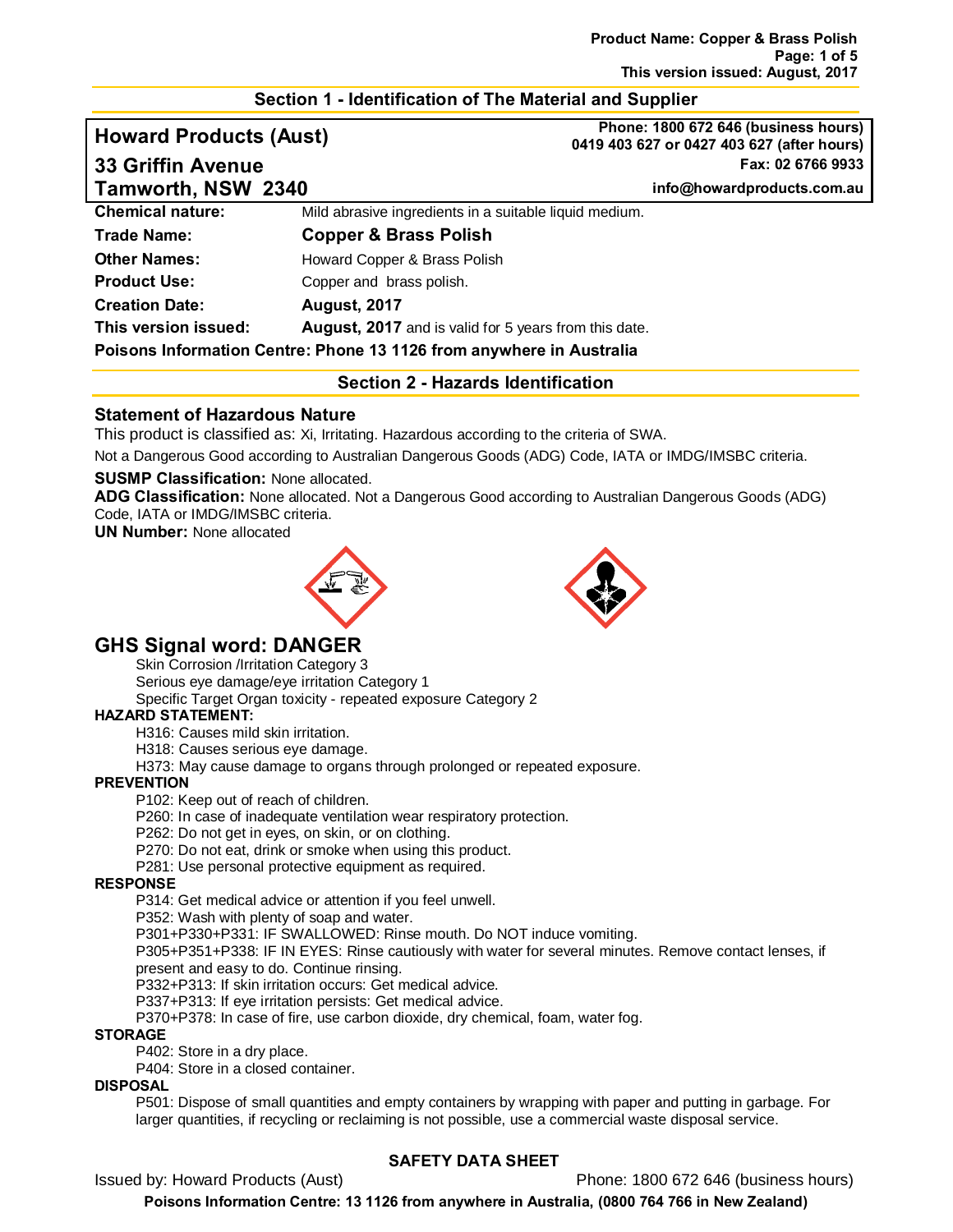#### **Emergency Overview**

**Physical Description & Colour**: Grey creamy liquid. **Odour:** Mild pine odour. **Major Health Hazards:** eye irritant.

| <b>Section 3 - Composition/Information on Ingredients</b> |               |            |                          |                           |
|-----------------------------------------------------------|---------------|------------|--------------------------|---------------------------|
| Ingredients                                               | <b>CAS No</b> | Conc,%     | TWA (mg/m <sup>3</sup> ) | STEL (mg/m <sup>3</sup> ) |
| Bentonite                                                 | 1302-78-9     | $10 - 25$  | not set                  | not set                   |
| Silica                                                    | 14808-60-7    | $10 - 25$  | 0.1                      | not set                   |
| Tartaric acid                                             | 87-69-4       | $1.0 - 10$ | not set                  | not set                   |
| Oleic acid                                                | 112-80-1      | $1.0 - 10$ | not set                  | not set                   |
| Pine oil                                                  | 8002-09-3     | $1.0 - 10$ | not set                  | not set                   |
| $(C_8)$ Branched alkyl phenol ethoxylate.                 | 68987-90-6    | $1.0 - 10$ | not set                  | not set                   |

This is a commercial product whose exact ratio of components may vary slightly. Minor quantities of other non hazardous ingredients are also possible.

The SWA TWA exposure value is the average airborne concentration of a particular substance when calculated over a normal 8 hour working day for a 5 day working week. The STEL (Short Term Exposure Limit) is an exposure value that may be equalled (but should not be exceeded) for no longer than 15 minutes and should not be repeated more than 4 times per day. There should be at least 60 minutes between successive exposures at the STEL. The term "peak "is used when the TWA limit, because of the rapid action of the substance, should never be exceeded, even briefly.

# **Section 4 - First Aid Measures**

# **General Information:**

You should call The Poisons Information Centre if you feel that you may have been poisoned, burned or irritated by this product. The number is 13 1126 from anywhere in Australia (0800 764 766 in New Zealand) and is available at all times. Have this SDS with you when you call.

**Inhalation:** First aid is not generally required. If in doubt, contact a Poisons Information Centre or a doctor.

**Skin Contact:** Wash gently and thoroughly with water (use non-abrasive soap if necessary) for 10 minutes or until chemical is removed. If irritation persists, repeat flushing and obtain medical advice.

**Eye Contact:** Immediately flush the contaminated eye(s) with lukewarm, gently flowing water for 15 minutes or until the product is removed, while holding the eyelid(s) open. Take care not to rinse contaminated water into the unaffected eye or onto the face. Obtain medical attention immediately. Take special care if exposed person is wearing contact lenses.

**Ingestion:** If product is swallowed or gets in mouth, do NOT induce vomiting; wash mouth with water and give some water to drink. If symptoms develop, or if in doubt contact a Poisons Information Centre or a doctor.

# **Section 5 - Fire Fighting Measures**

**Fire and Explosion Hazards**: The major hazard in fires is usually inhalation of heated and toxic or oxygen deficient (or both), fire gases. There is no risk of an explosion from this product under normal circumstances if it is involved in a fire.

Fire decomposition products from this product may be toxic if inhaled. Take appropriate protective measures. **Extinguishing Media:** In case of fire, use carbon dioxide, dry chemical, foam, water fog.

**Fire Fighting:** If a significant quantity of this product is involved in a fire, call the fire brigade.

| Flash point:                     | No data  |
|----------------------------------|----------|
| <b>Upper Flammability Limit:</b> | No data. |
| <b>Lower Flammability Limit:</b> | No data. |
| <b>Autoignition temperature:</b> | No data. |
| <b>Flammability Class:</b>       | No data. |
|                                  |          |

# **Section 6 - Accidental Release Measures**

**Accidental release:** This product is sold in small packages, and the accidental release from one of these is not usually a cause for concern. For minor spills, clean up, rinsing to sewer and put empty container in garbage. Although no special protective clothing is normally necessary because of occasional minor contact with this product, it is good practice to wear impermeable gloves when handling chemical products. In the event of a major spill, prevent spillage from entering drains or water courses and call emergency services.

# **SAFETY DATA SHEET**

Issued by: Howard Products (Aust) Phone: 1800 672 646 (business hours) **Poisons Information Centre: 13 1126 from anywhere in Australia, (0800 764 766 in New Zealand)**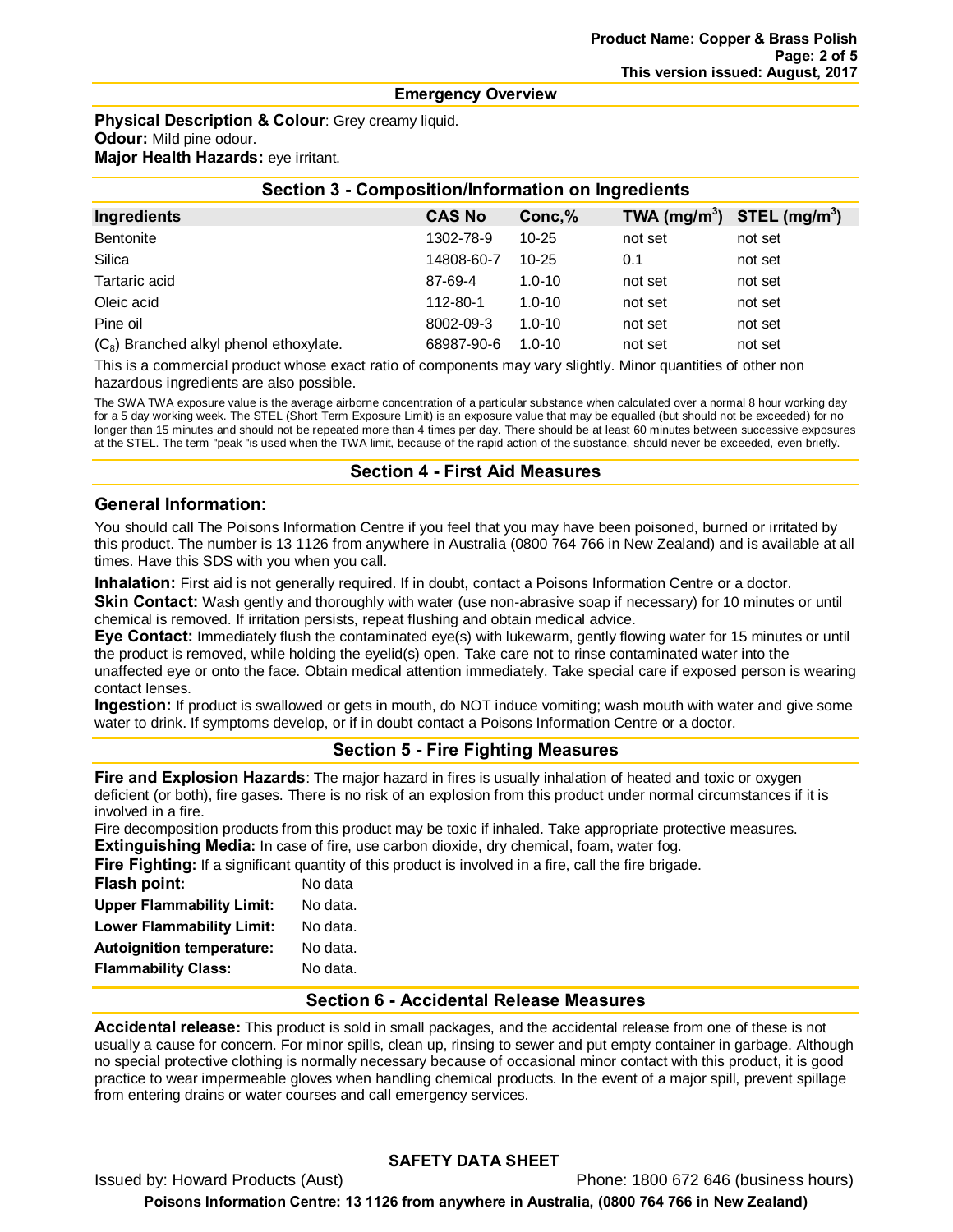# **Section 7 - Handling and Storage**

**Handling:** Keep exposure to this product to a minimum, and minimise the quantities kept in work areas. Check Section 8 of this SDS for details of personal protective measures, and make sure that those measures are followed. The measures detailed below under "Storage" should be followed during handling in order to minimise risks to persons using the product in the workplace. Also, avoid contact or contamination of product with incompatible materials listed in Section 10.

**Storage:** Make sure that containers of this product are kept tightly closed. Make sure that the product does not come into contact with substances listed under "Incompatibilities" in Section 10. Some liquid preparations settle or separate on standing and may require stirring before use. Check packaging - there may be further storage instructions on the label.

# **Section 8 - Exposure Controls and Personal Protection**

The following Australian Standards will provide general advice regarding safety clothing and equipment:

Respiratory equipment: **AS/NZS 1715**, Protective Gloves: **AS 2161**, Occupational Protective Clothing: AS/NZS 4501 set 2008, Industrial Eye Protection: **AS1336** and **AS/NZS 1337**, Occupational Protective Footwear: **AS/NZS2210**.

| <b>SWA Exposure Limits</b> | TWA (mg/m <sup>3</sup> ) | STEL (mg/m <sup>3</sup> ) |
|----------------------------|--------------------------|---------------------------|
| Silica                     |                          | not set                   |

No special equipment is usually needed when occasionally handling small quantities. The following instructions are for bulk handling or where regular exposure in an occupational setting occurs without proper containment systems. **Ventilation:** No special ventilation requirements are normally necessary for this product. However make sure that the work environment remains clean and that vapours and mists are minimised.

**Eye Protection:** Protective glasses or goggles should be worn when this product is being used. Failure to protect your eyes may cause them harm. Emergency eye wash facilities are also recommended in an area close to where this product is being used.

**Skin Protection:** You should avoid contact even with mild skin irritants. Therefore you should wear suitable impervious elbow-length gloves and facial protection when handling this product for lengthy periods. See below for suitable material types.

**Protective Material Types:** There is no specific recommendation for any particular protective material type. **Respirator:** Usually, no respirator is necessary when using this product. However, if you have any doubts consult the Australian Standard mentioned above.

Eyebaths or eyewash stations and safety deluge showers should, if practical, be provided near to where this product is being handled commercially.

# **Section 9 - Physical and Chemical Properties:**

| <b>Physical Description &amp; colour:</b> | Grey creamy liquid.                              |
|-------------------------------------------|--------------------------------------------------|
| Odour:                                    | Mild pine odour.                                 |
| <b>Boiling Point:</b>                     | $>93^{\circ}$ C at 100kPa                        |
| <b>Freezing/Melting Point:</b>            | No specific data. Liquid at normal temperatures. |
| <b>Volatiles:</b>                         | No data.                                         |
| <b>Vapour Pressure:</b>                   | No data.                                         |
| <b>Vapour Density:</b>                    | No data.                                         |
| <b>Specific Gravity:</b>                  | >1.0                                             |
| <b>Water Solubility:</b>                  | Some, but not all ingredients are soluble.       |
| pH:                                       | No data.                                         |
| <b>Volatility:</b>                        | No data.                                         |
| <b>Odour Threshold:</b>                   | No data.                                         |
| <b>Evaporation Rate:</b>                  | No data.                                         |
| <b>Coeff Oil/water Distribution:</b>      | No data                                          |
| <b>Autoignition temp:</b>                 | No data.                                         |

# **Section 10 - Stability and Reactivity**

**Reactivity:** This product is unlikely to react or decompose under normal storage conditions. However, if you have any doubts, contact the supplier for advice on shelf life properties.

**Conditions to Avoid:** Keep containers tightly closed.

**Incompatibilities:** No particular Incompatibilities.

**Fire Decomposition:** Combustion forms carbon dioxide, and if incomplete, carbon monoxide and possibly smoke. Water is also formed. Silicon compounds. Carbon monoxide poisoning produces headache, weakness, nausea, dizziness, confusion, dimness of vision, disturbance of judgment, and unconsciousness followed by coma and death.

### **SAFETY DATA SHEET**

Issued by: Howard Products (Aust) Phone: 1800 672 646 (business hours)

**Poisons Information Centre: 13 1126 from anywhere in Australia, (0800 764 766 in New Zealand)**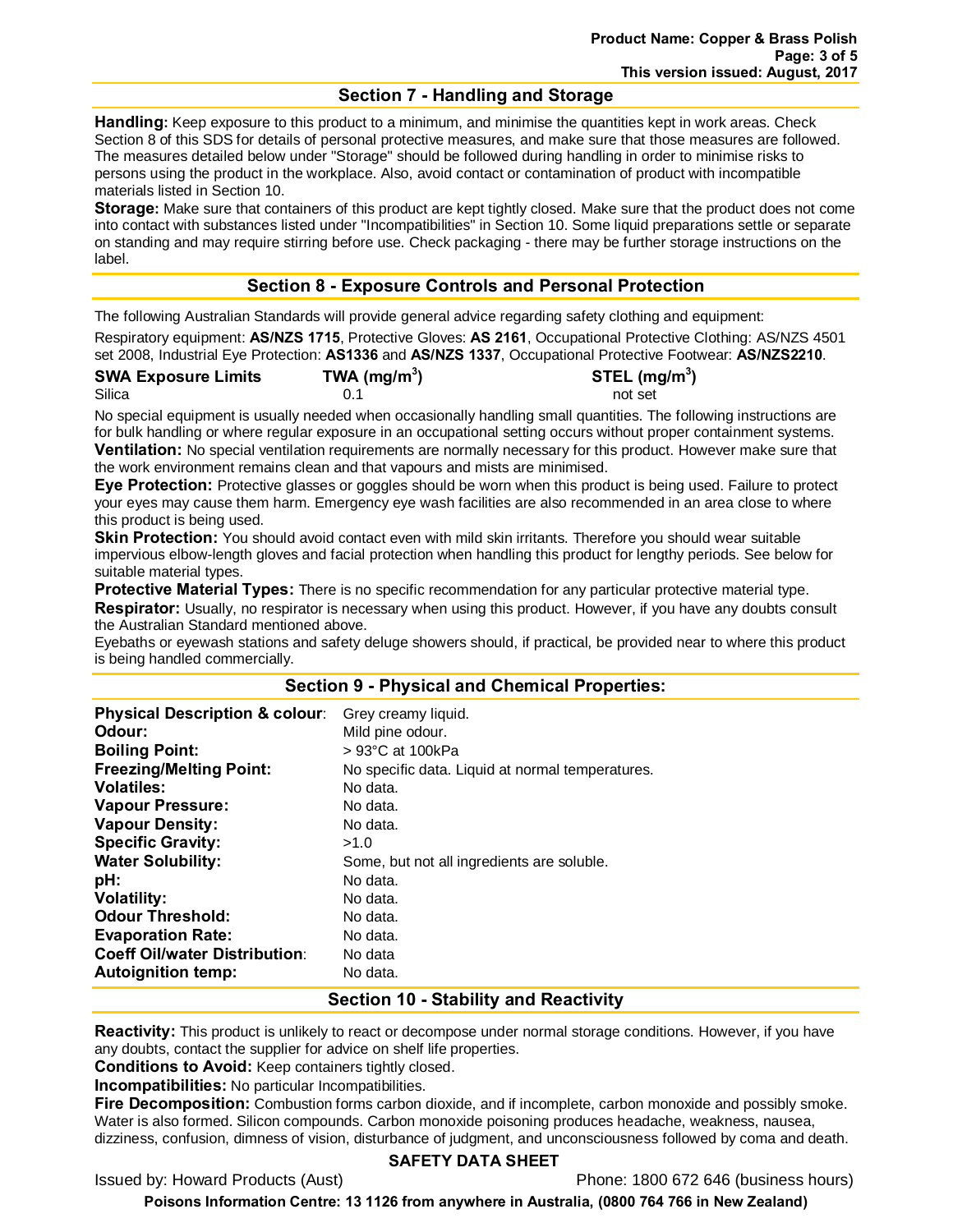**Polymerisation:** This product will not undergo polymerisation reactions.

# **Section 11 - Toxicological Information**

| Local Effects:<br>Target Organs: | There is no data to hand indicating any particular target organs. |  |
|----------------------------------|-------------------------------------------------------------------|--|
|                                  | <b>Classification of Hazardous Ingredients</b>                    |  |
| Ingredient                       | <b>Risk Phrases</b>                                               |  |

**Silica** 

Specific target organ toxicity (repeated exposure) . category 1

Carcinogenicity . category 1A

# **Potential Health Effects**

# **Inhalation:**

**Short Term Exposure:** Available data indicates that this product is not harmful. In addition product is unlikely to cause any discomfort or irritation.

**Long Term Exposure:** Respirable crystalline (fine fraction) silica causes or may cause damage to lungs through prolonged or repeated exposure via inhalation and should be avoided by use of appropriate respiratory protection.

# **Skin Contact:**

**Short Term Exposure:** Available data indicates that this product is not harmful. It should present no hazards in normal use. However product is believed to be mildly irritating, but is unlikely to cause anything more than mild transient discomfort.

**Long Term Exposure:** No data for health effects associated with long term skin exposure.

# **Eye Contact:**

**Short Term Exposure:** This product is an eye irritant. Symptoms may include stinging and reddening of eyes and watering which may become copious. Other symptoms may also become evident. If exposure is brief, symptoms should disappear once exposure has ceased. However, lengthy exposure or delayed treatment may cause permanent damage.

**Long Term Exposure:** No data for health effects associated with long term eye exposure.

### **Ingestion:**

**Short Term Exposure:** Significant oral exposure is considered to be unlikely. Available data shows that this product is not harmful. However, this product may be irritating to mucous membranes but is unlikely to cause anything more than transient discomfort.

**Long Term Exposure:** No data for health effects associated with long term ingestion.

### **Carcinogen Status:**

**SWA:** No significant ingredient is classified as carcinogenic by SWA.

**NTP:** No significant ingredient is classified as carcinogenic by NTP.

**IARC:** No significant ingredient is classified as carcinogenic by IARC.

# **Section 12 - Ecological Information**

Insufficient data to be sure of status. Expected to not be an environmental hazard.

# **Section 13 - Disposal Considerations**

**Disposal:** Dispose of small quantities and empty containers by wrapping with paper and putting in garbage. For larger quantities, if recycling or reclaiming is not possible, use a commercial waste disposal service.

# **Section 14 - Transport Information**

**UN Number:** This product is not classified as a Dangerous Good by ADG, IATA or IMDG/IMSBC criteria. No special transport conditions are necessary unless required by other regulations.

# **Section 15 - Regulatory Information**

**AICS:** All of the significant ingredients in this formulation are compliant with NICNAS regulations. The following ingredient: Pine oil, is mentioned in the SUSMP.

# **SAFETY DATA SHEET**

Issued by: Howard Products (Aust) Phone: 1800 672 646 (business hours)

**Poisons Information Centre: 13 1126 from anywhere in Australia, (0800 764 766 in New Zealand)**